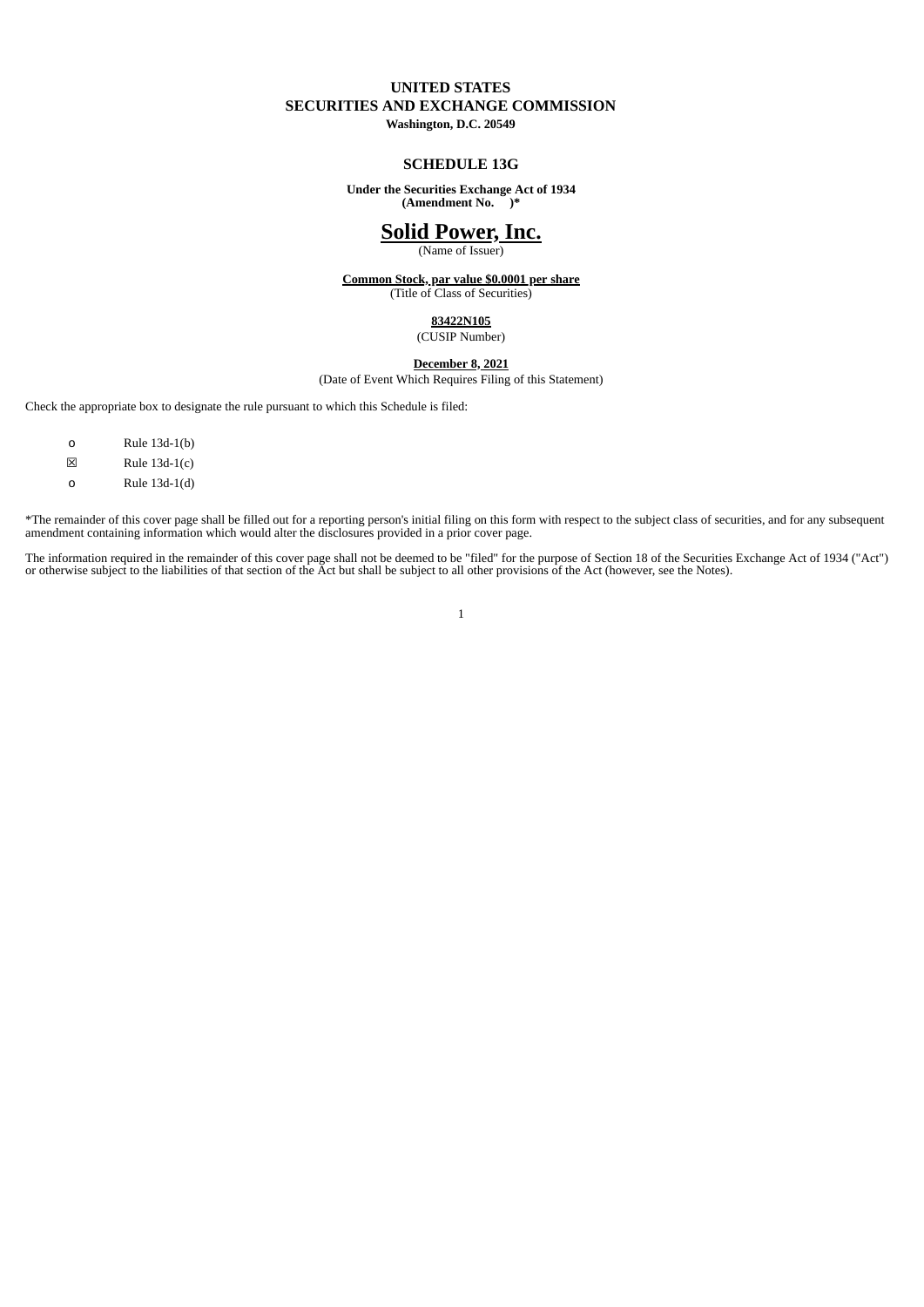| 1.                                                                           | <b>Names of Reporting Persons</b>                                                     |                                             |                                                                     |  |
|------------------------------------------------------------------------------|---------------------------------------------------------------------------------------|---------------------------------------------|---------------------------------------------------------------------|--|
|                                                                              | Ford Motor Company                                                                    |                                             |                                                                     |  |
|                                                                              | Check the Appropriate Box if a Member of a Group (See Instructions)                   |                                             |                                                                     |  |
| 2.                                                                           | (a)<br>0                                                                              |                                             |                                                                     |  |
|                                                                              | (b)                                                                                   | 0                                           |                                                                     |  |
| 3.                                                                           | <b>SEC Use Only</b>                                                                   |                                             |                                                                     |  |
| 4.                                                                           |                                                                                       | <b>Citizenship or Place of Organization</b> |                                                                     |  |
|                                                                              | Delaware, United States                                                               |                                             |                                                                     |  |
|                                                                              |                                                                                       | 5.                                          | <b>Sole Voting Power</b>                                            |  |
|                                                                              |                                                                                       |                                             | 11,632,911                                                          |  |
| <b>Number of</b><br><b>Shares</b><br><b>Beneficially</b><br>Owned by<br>Each |                                                                                       | 6.                                          | <b>Shared Voting Power</b>                                          |  |
|                                                                              |                                                                                       |                                             | $\bf{0}$                                                            |  |
|                                                                              |                                                                                       | 7.                                          | <b>Sole Dispositive Power</b>                                       |  |
|                                                                              | <b>Reporting<br/>Person With</b>                                                      |                                             | 11,632,911                                                          |  |
|                                                                              |                                                                                       | 8.                                          | <b>Shared Dispositive Power</b>                                     |  |
|                                                                              |                                                                                       |                                             | $\Omega$                                                            |  |
|                                                                              |                                                                                       |                                             | <b>Aggregate Amount Beneficially Owned by Each Reporting Person</b> |  |
| 9.                                                                           | 11,632,911                                                                            |                                             |                                                                     |  |
| 10.                                                                          | Check if the Aggregate Amount in Row (9) Excludes Certain Shares (See Instructions) 0 |                                             |                                                                     |  |
| 11.                                                                          | Percent of Class Represented by Amount in Row (9)<br>$6.9\%*$                         |                                             |                                                                     |  |
|                                                                              |                                                                                       | <b>Type of Reporting Person</b>             |                                                                     |  |
| 12.                                                                          | CO                                                                                    |                                             |                                                                     |  |

\* Based on 167,557,988 shares of Common stock outstanding as of December 8, 2021, as disclosed in the issuer's Current Report on Form 8-K filed on December 13, 2021.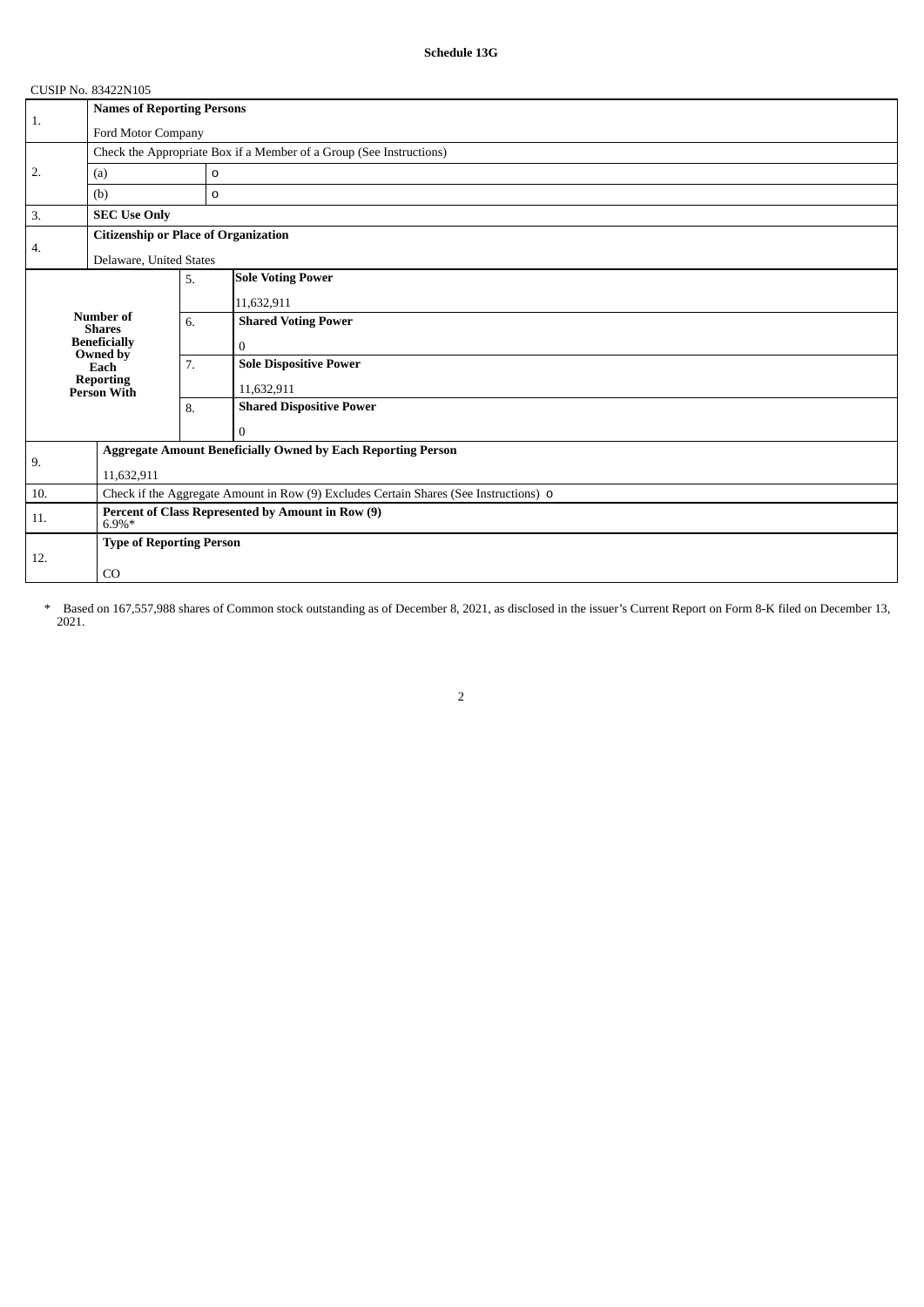#### **Item 1.**

## (a) **Name of Issuer**

Solid Power, Inc.

## (b) **Address of Issuer's Principal Executive Offices**

486 S. Pierce Avenue, Suite E, Louisville, Colorado 80027

#### **Item 2.**

(a) **Name of Person Filing**

Ford Motor Company

(b) **Address of Principal Business Office or, if none, Residence** One American Road, Dearborn, Michigan 48126

#### (c) **Citizenship**

Delaware

## (d) **Title of Class of Securities**

Common Stock, par value \$0.0001 per share

## (e) **CUSIP Number**

92259F101

| Item 3. |  | If this statement is filed pursuant to $\S$ §240.13d-1(b) or 240.13d-2(b) or (c), check whether the person filing is a: |
|---------|--|-------------------------------------------------------------------------------------------------------------------------|
| $(a)$ 0 |  | Broker or dealer registered under section 15 of the Act (15 U.S.C. 780);                                                |
| (b)     |  | Bank as defined in section $3(a)(6)$ of the Act (15 U.S.C. 78c);                                                        |

- (c) o Insurance company as defined in section 3(a)(19) of the Act (15 U.S.C. 78c);
- (d) o Investment company registered under section 8 of the Investment Company Act of 1940 (15 U.S.C. 80a-8);
- (e) 0 An investment adviser in accordance with  $\S 240.13d-1(b)(1)(ii)(E)$ ;
- (f) o An employee benefit plan or endowment fund in accordance with  $\S 240.13d-1(b)(1)(ii)(F)$ ;
- (g) o A parent holding company or control person in accordance with  $\S 240.13d-1(b)(1)(ii)(G);$
- (h) o A savings association as defined in Section 3(b) of the Federal Deposit Insurance Act (12 U.S.C. 1813);
- (i) o A church plan that is excluded from the definition of an investment company under section 3(c)(14) of the Investment Company Act of 1940 (15 U.S.C. 80a-3);
- (j) o A non-U.S. institution in accordance with § 240.13d–1(b)(1)(ii)(J);
- (k) o Group, in accordance with § 240.13d-1(b)(1)(ii)(K). If filing as a non-U.S. institution in accordance with
- § 240.13d-1(b)(1)(ii)(J), please specify the type of institution: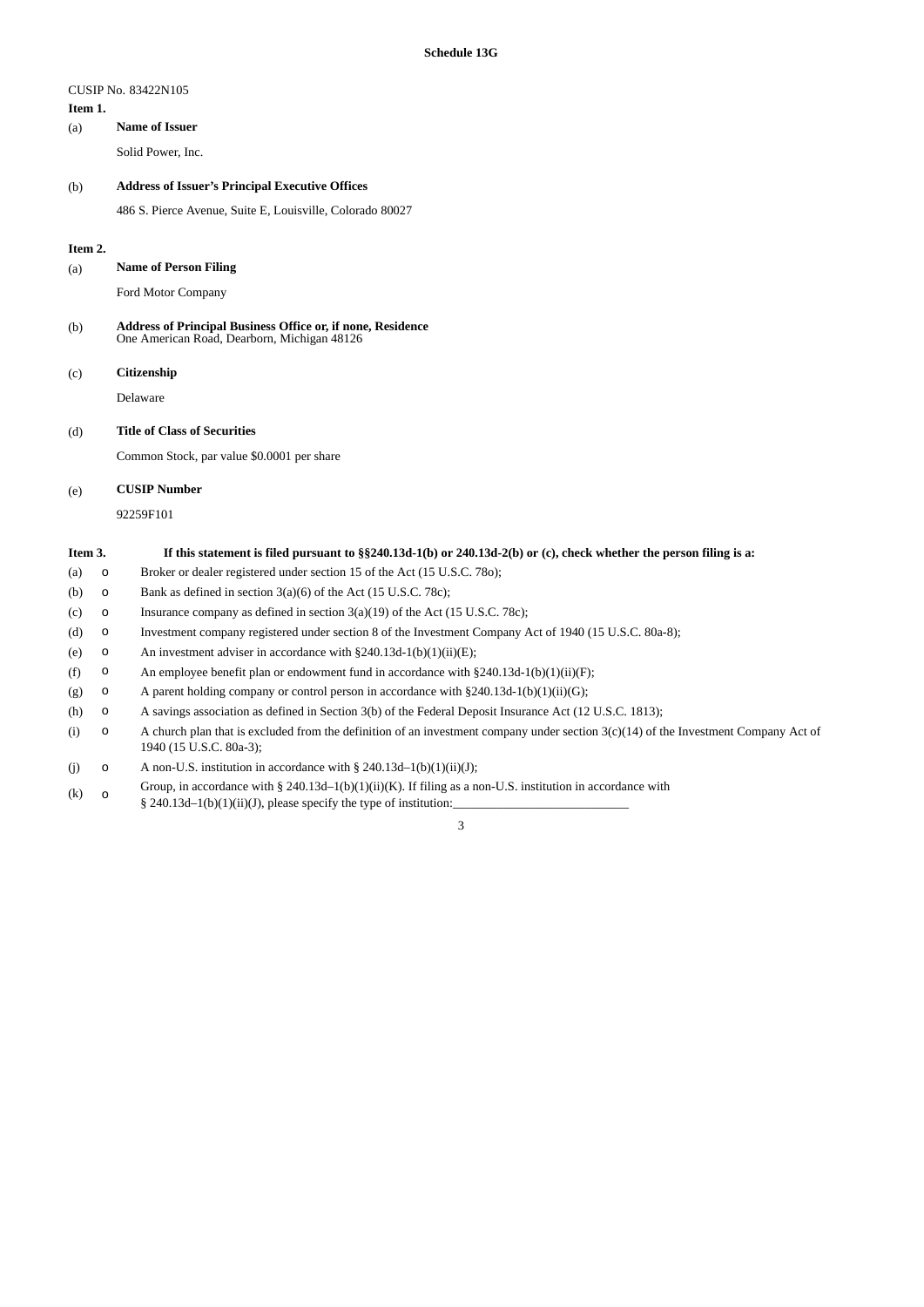### **Item 4. Ownership**

Provide the following information regarding the aggregate number and percentage of the class of securities of the issuer identified in Item 1.

(a) Amount beneficially owned:

11,632,911

(b) Percent of class:

6.9%

- (c) Number of shares as to which the person has:
	- (i) Sole power to vote or to direct the vote

11,632,911

(ii) Shared power to vote or to direct the vote

0

(iii) Sole power to dispose or to direct the disposition of

11,632,911

(iv) Shared power to dispose or to direct the disposition of

0

#### **Item 5. Ownership of Five Percent or Less of a Class**

If this statement is being filed to report the fact that as of the date hereof the reporting person has ceased to be the beneficial owner of more than five percent of the class of securities, check the following o.

Not applicable.

| Item 6.<br>Not applicable. | <b>Ownership of More than Five Percent on Behalf of Another Person</b>                                                                                      |
|----------------------------|-------------------------------------------------------------------------------------------------------------------------------------------------------------|
| Item 7.<br>Not applicable. | Identification and Classification of the Subsidiary Which Acquired the Security Being Reported on By the Parent Holding Company or<br><b>Control Person</b> |
| Item 8.<br>Not applicable. | <b>Identification and Classification of Members of the Group</b>                                                                                            |

| Item 9.         | <b>Notice of Dissolution of Group</b> |
|-----------------|---------------------------------------|
| Not applicable. |                                       |